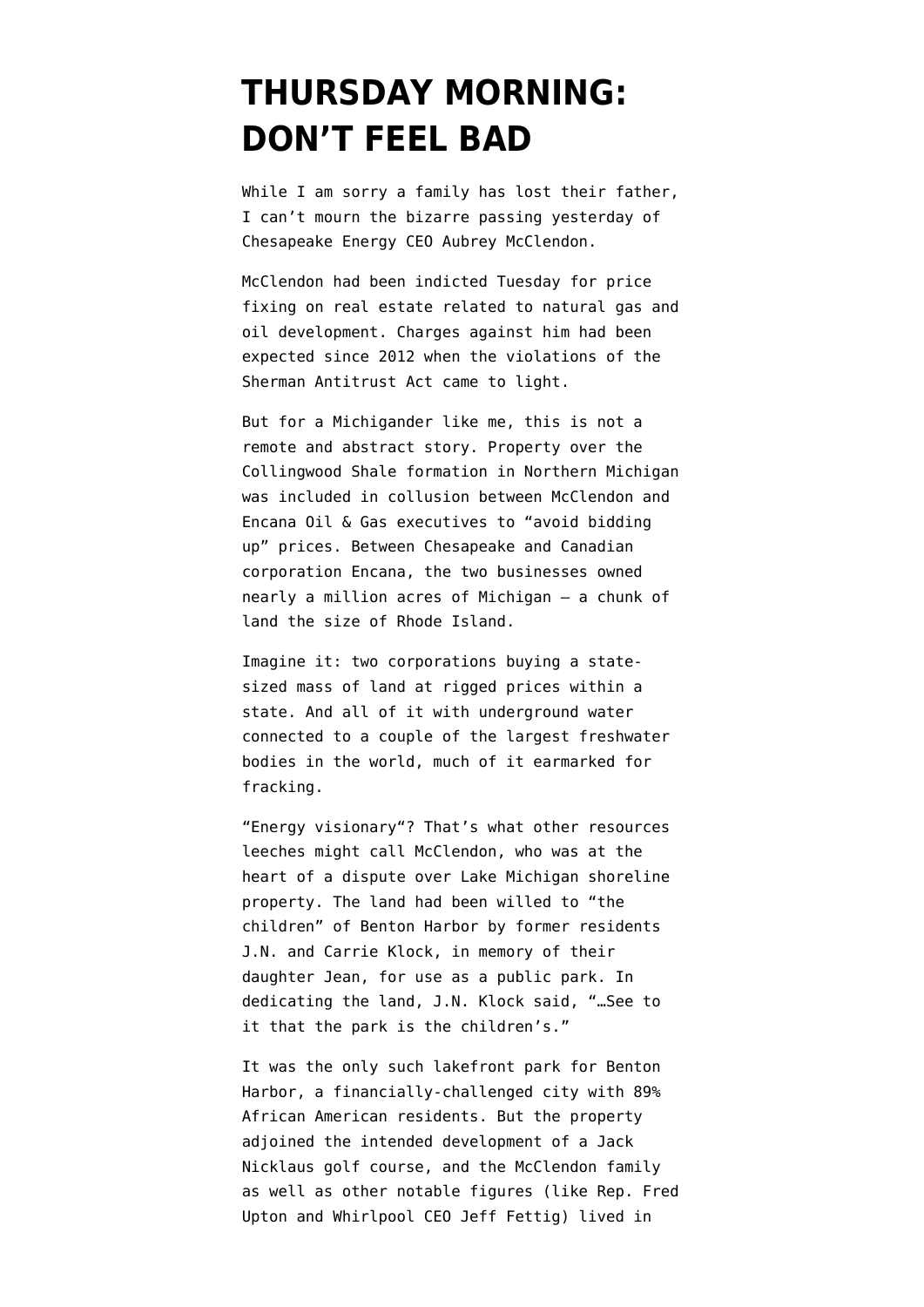the neighborhood of both the intended golf course and Jean Klock Park. The dispute caused considerable heartburn for Benton Harbor residents. It still boggles my mind that wealthy parasites like McClendon simply felt they could ignore the intent of the Klocks' intentions, their proxies arguing the pricey (read: unaffordable to the average Benton Harborite) golf course would meet the standard of public access.

Note also, that [Benton Harbor](https://en.wikipedia.org/wiki/Financial_emergency_in_Michigan#Emergency_manager) was among the Michigan cities to which an emergency financial manager had been appointed because of its municipal financial crisis — just like Flint, Michigan.

I can only imagine what other parasitic nonsense will emerge in the debris field left by McClendon. Good riddance to bad rubbish.

Quick hits

[Google's former CEO Schmidt](https://www.pehub.com/2016/03/former-google-ceo-schmidt-to-head-new-pentagon-innovation-board-reuters/) [named to defense advisory](https://www.pehub.com/2016/03/former-google-ceo-schmidt-to-head-new-pentagon-innovation-board-reuters/) [board](https://www.pehub.com/2016/03/former-google-ceo-schmidt-to-head-new-pentagon-innovation-board-reuters/)

Eric Schmidt will lead the Defense Innovation Advisory Board, which is "…intended to help the Pentagon become more innovative and adaptive in developing technology and more nimble." Good luck with that. Important to note Schmidt may be GOOG's former CEO, but he is the current executive chair of GOOG's parent, Alphabet.

["Flash Boys" network](http://www.theguardian.com/business/2016/mar/01/high-frequency-traders-turn-rural-kent-into-telecoms-battleground) [providers want to build](http://www.theguardian.com/business/2016/mar/01/high-frequency-traders-turn-rural-kent-into-telecoms-battleground) [1000-ft towers in UK](http://www.theguardian.com/business/2016/mar/01/high-frequency-traders-turn-rural-kent-into-telecoms-battleground) [countryside](http://www.theguardian.com/business/2016/mar/01/high-frequency-traders-turn-rural-kent-into-telecoms-battleground) Locals are pissed off at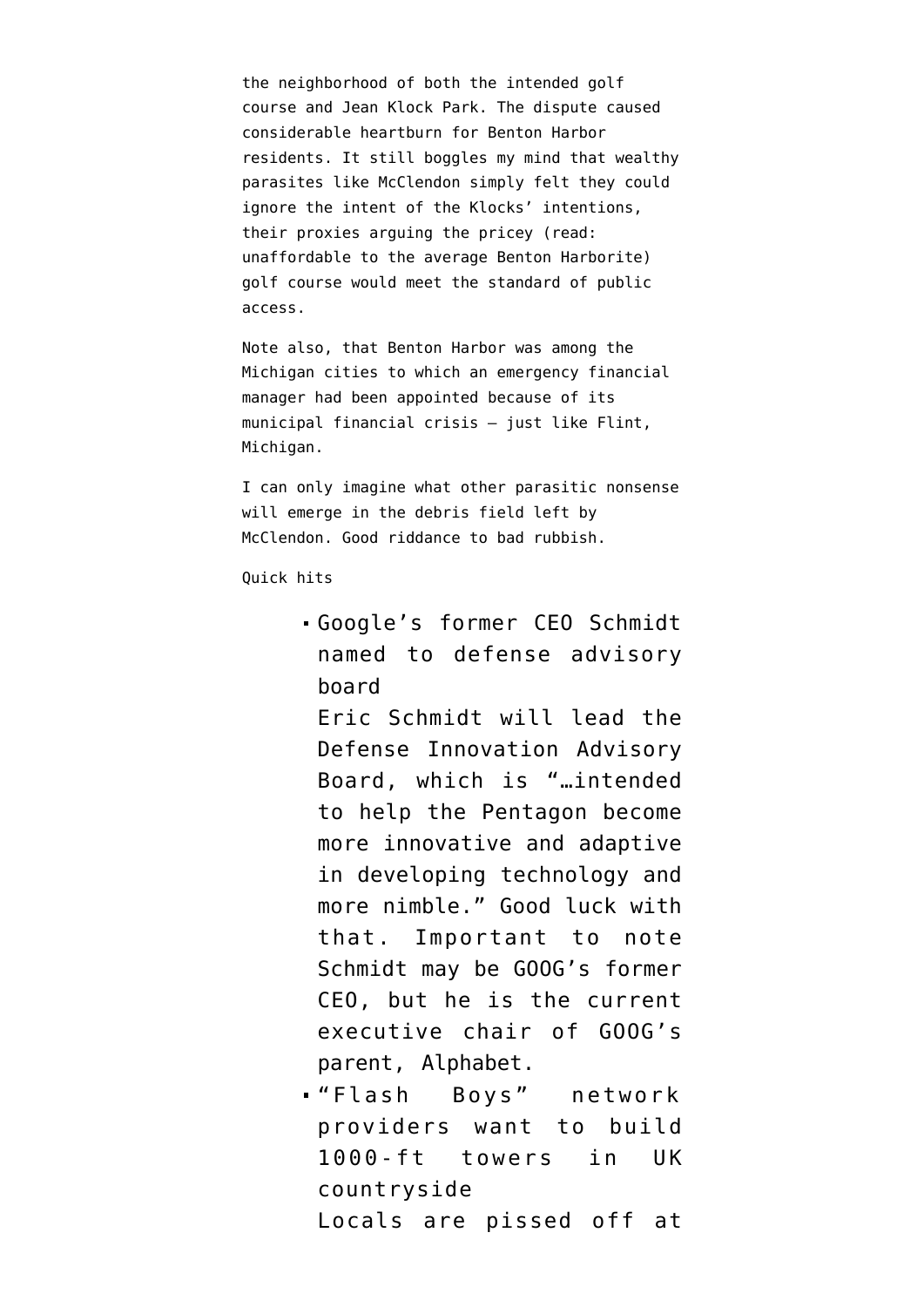proposals for microwave communications towers intended for use by [high](http://gizmodo.com/getting-lost-down-the-rabbit-hole-of-private-infrastruc-1562782580) [frequency traders.](http://gizmodo.com/getting-lost-down-the-rabbit-hole-of-private-infrastruc-1562782580) Can't blame their feelings about the eyesores, and wanting to avoid cluttering up [historic](https://www.english-heritage.org.uk/content/images/story-england/romans/richborough-fortifications) [rolling countryside](https://www.english-heritage.org.uk/content/images/story-england/romans/richborough-fortifications) with technological crap, especially when they have to [look at a power plant](http://c8.alamy.com/comp/BYC2JA/aerial-of-richborough-power-station-kent-england-BYC2JA.jpg) already.

[Big banks across Europe have](http://www.bloomberg.com/news/articles/2016-03-03/diagnosing-what-ails-europe-s-biggest-banks) [the blues, struggle to](http://www.bloomberg.com/news/articles/2016-03-03/diagnosing-what-ails-europe-s-biggest-banks) [perform](http://www.bloomberg.com/news/articles/2016-03-03/diagnosing-what-ails-europe-s-biggest-banks)

Hey, just a helpful hint: maybe big EU banks never had enough capital to begin with. Maybe they blew capital on the wrong stuff, like unethical business (hello, FIFA?), which in turn [ate up profits in hefty](http://public.tableau.com/views/bankfines-I/banks?:embed=y&:loadOrderID=0&:display_count=yes&:showTabs=y) [penalties.](http://public.tableau.com/views/bankfines-I/banks?:embed=y&:loadOrderID=0&:display_count=yes&:showTabs=y)

["Dirty little secret" about](http://www.computerworld.com/article/3039871/personal-technology/the-first-ever-google-car-crash-has-a-dirty-little-secret.html) [Google car crash not really](http://www.computerworld.com/article/3039871/personal-technology/the-first-ever-google-car-crash-has-a-dirty-little-secret.html) [dirty or secret](http://www.computerworld.com/article/3039871/personal-technology/the-first-ever-google-car-crash-has-a-dirty-little-secret.html) Author of Computerworld essay claims it's the lack of intuition that contributed to Google's self-driving car-meets-bus accident. Nah. It's the lack of [adaptive unconscious](https://en.wikipedia.org/wiki/Adaptive_unconscious) humans use to respond rapidly without appearing to engage consciousness fully.